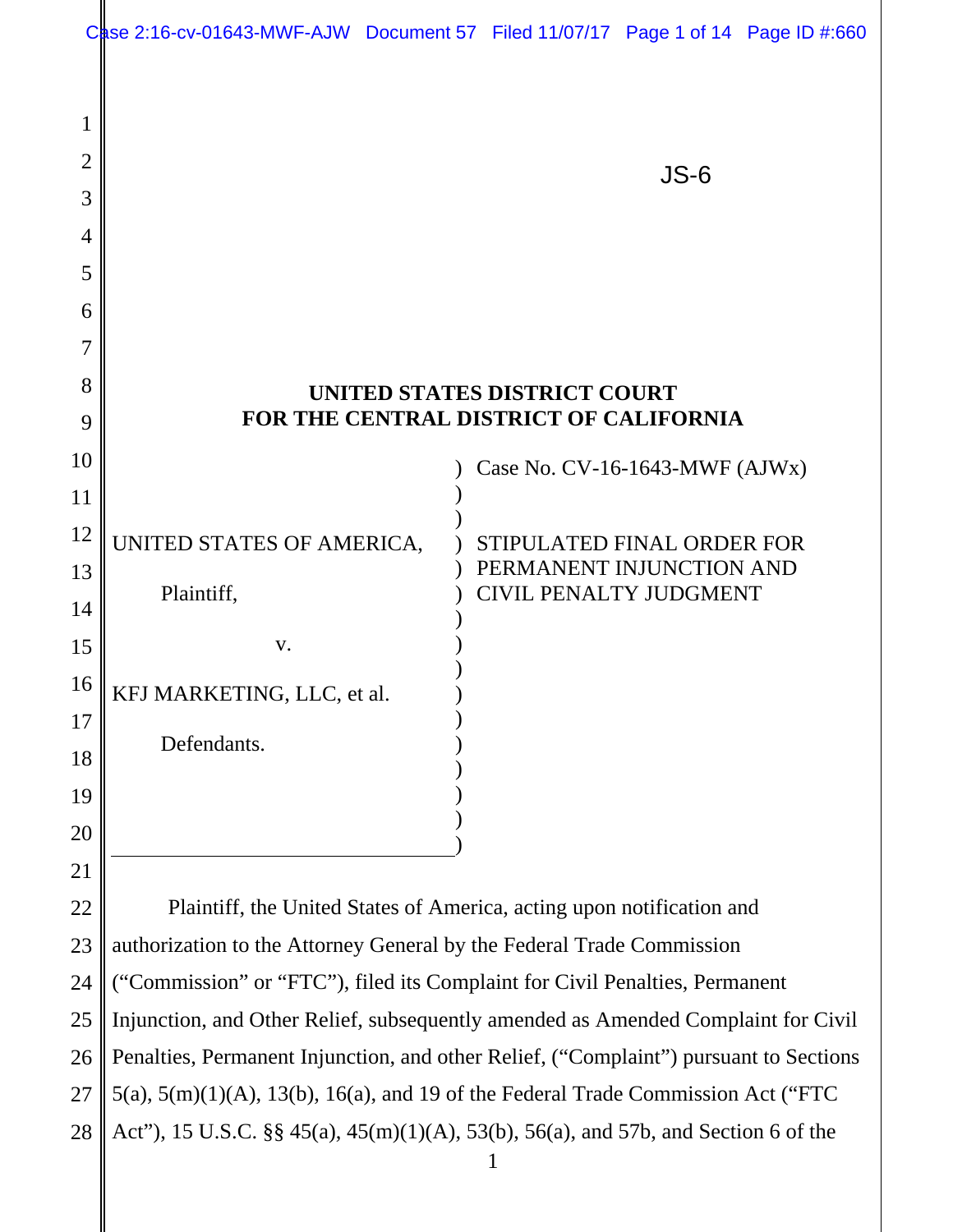1 2 3 4 5 Telemarketing and Consumer Fraud and Abuse Prevention Act (the "Telemarketing Act"), 15 U.S.C. § 6105. Defendants filed their Answer to the Complaint, in which Defendants denied the charges in the Complaint. Plaintiff and Defendants stipulate to the entry of this Stipulated Final Order for Permanent Injunction and Civil Penalty Judgment ("Order") to resolve all matters in dispute in this action between them.

#### THEREFORE, IT IS ORDERED as follows:

# **FINDINGS**

8 1. This Court has jurisdiction over this matter.

6

7

22

23

24

27

9 10 11 2. The Complaint charges that Defendants engaged in acts or practices in violation of the FTC's Telemarketing Sales Rule (the "TSR" or "Rule"), as amended, 16 C.F.R. Part 310.

12 13 14 3. Defendants neither admit nor deny any of the allegations in the Complaint, except as specifically stated in this Order. Only for purposes of this action, Defendants admit the facts necessary to establish jurisdiction.

15 16 17 18 19 4. Defendants waive any claim that they may have under the Equal Access to Justice Act, 28 U.S.C. § 2412, concerning the prosecution of this action through the date of this Order, and agree to bear their own costs and attorneys' fees. Defendants waive and release any claims that they may have against Plaintiff, the Commission, and their agents that relate to this action.

20 21 5. Defendants and Plaintiff waive all rights to appeal or otherwise challenge or contest the validity of this Order.

## **DEFINITIONS**

For the purpose of this Order, the following definitions apply:

25 26 28 A. "**Caller Identification Service**" means a service that allows a telephone subscriber to have the telephone number, and, where available, name of the calling party transmitted contemporaneously with the telephone call, and displayed on a device in or connected to the subscriber's telephone.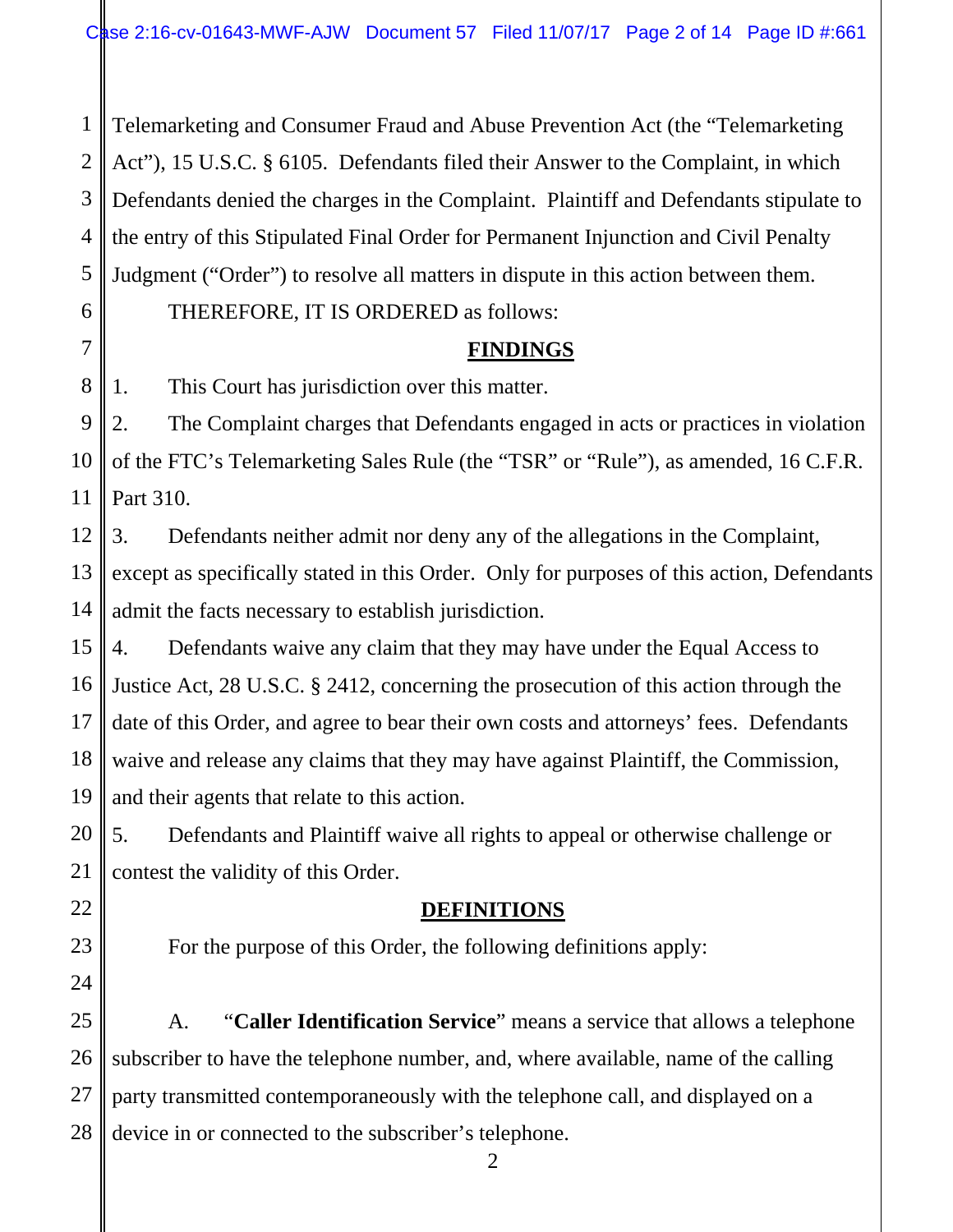1 2 3 B. "**Corporate Defendants**" means KFJ Marketing, LLC; Sunlight Solar Leads, LLC; and Go Green Education, also doing business as Go Green Leads and myleadgroup.

4 5 C. "**Defendants**" means all of the Individual Defendants and the Corporate Defendants, individually, collectively, or in any combination.

6 7 8 9 D. "**Entity-Specific Do Not Call List**" means a list of telephone numbers maintained by a Seller or Telemarketer of persons who have previously stated that they do not wish to receive Outbound Telephone Calls made by or on behalf of the Seller or Telemarketer.

10 11 12 13 14 15 E. "**Established Business Relationship**" means a relationship between a Seller and a person based on: (a) the person's purchase, rental, or lease of the Seller's goods or services or a financial transaction between the Seller and person, within the eighteen months immediately preceding the date of the Telemarketing call; or (b) the person's inquiry or application regarding a product or service offered by the Seller, within the three months immediately preceding the date of a Telemarketing call.

F. "**Individual Defendants**" means Francisco J. Salvat and Julio E. Salvat. G. "**Lead Generator**" means any person that provides, in exchange for consideration, consumer information to a Seller or Telemarketer for use in the marketing of any goods or services.

16

17

18

19

20

21

22

28

H. "**National Do Not Call Registry**" means the "do-not-call" registry of telephone numbers maintained by the Commission pursuant to 16 C.F.R.  $§ 310.4(b)(1)(iii)(B).$ 

23 24 25 I. "**Outbound Telephone Call**" means a telephone call initiated by a Telemarketer to induce the purchase of goods or services or to solicit a charitable contribution.

26 27 J. "**Person**" means any individual, group, unincorporated association, limited or general partnership, corporation, or other business entity.

K. "**Seller**" means any person who, in connection with a Telemarketing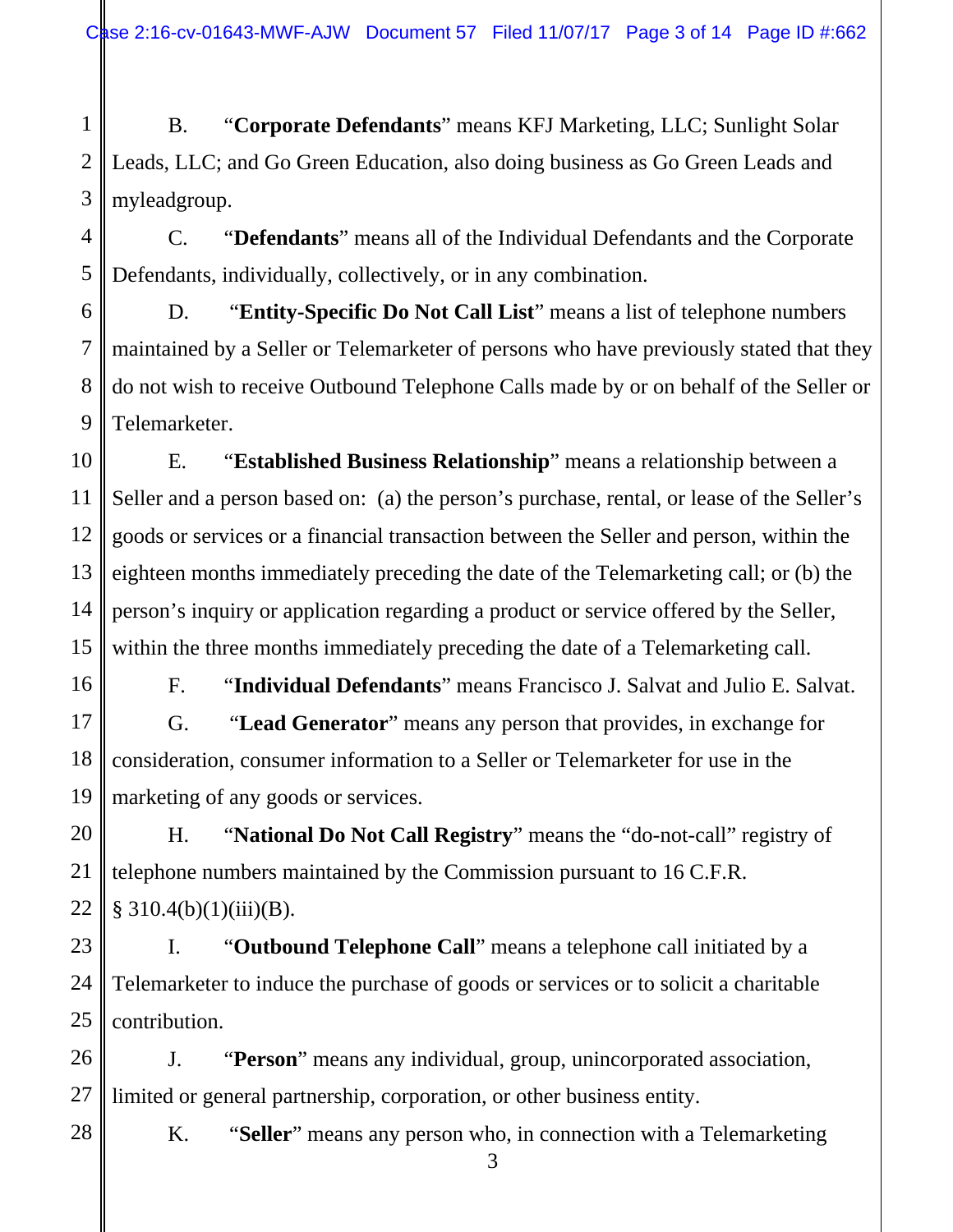1 2 3 transaction, provides, offers to provide, or arranges for others to provide goods or services to the customer in exchange for consideration, whether or not such person is under the jurisdiction of the Commission.

4 5 6 L. "**Telemarketer**" means any person who, in connection with Telemarketing, initiates or receives telephone calls to or from a customer or donor, whether or not such person is under the jurisdiction of the Commission.

M. "**Telemarketing**" means a plan, program, or campaign which is conducted to induce the purchase of goods or services or a charitable contribution, by use of one or more telephones and which involves more than one interstate telephone call.

#### **ORDER**

# **I. Permanent Bans on Telemarketing, Robocalls, and Calling Telephone Numbers Listed on the National Do Not Call Registry**

IT IS ORDERED that Corporate Defendants and Individual Defendant Francisco J. Salvat, whether acting directly or through an intermediary, are permanently restrained and enjoined from:

A. Engaging in, or assisting others to engage in, Telemarketing, which includes, without limitation, providing others with access to automated dialing systems, providing others with Caller ID numbers, and providing others with data lists containing consumer information;

B. Initiating, causing others to initiate, or assisting others in initiating any telephone call that plays or delivers a prerecorded message;

C. Initiating, causing others to initiate, or assisting others in initiating any telephone call to any telephone number listed on the National Do Not Call Registry; and

4

28 D. Holding any ownership interest, share, or stock in any business that engages in any of the acts and practices listed in paragraphs A–C of this Section.

7

8

9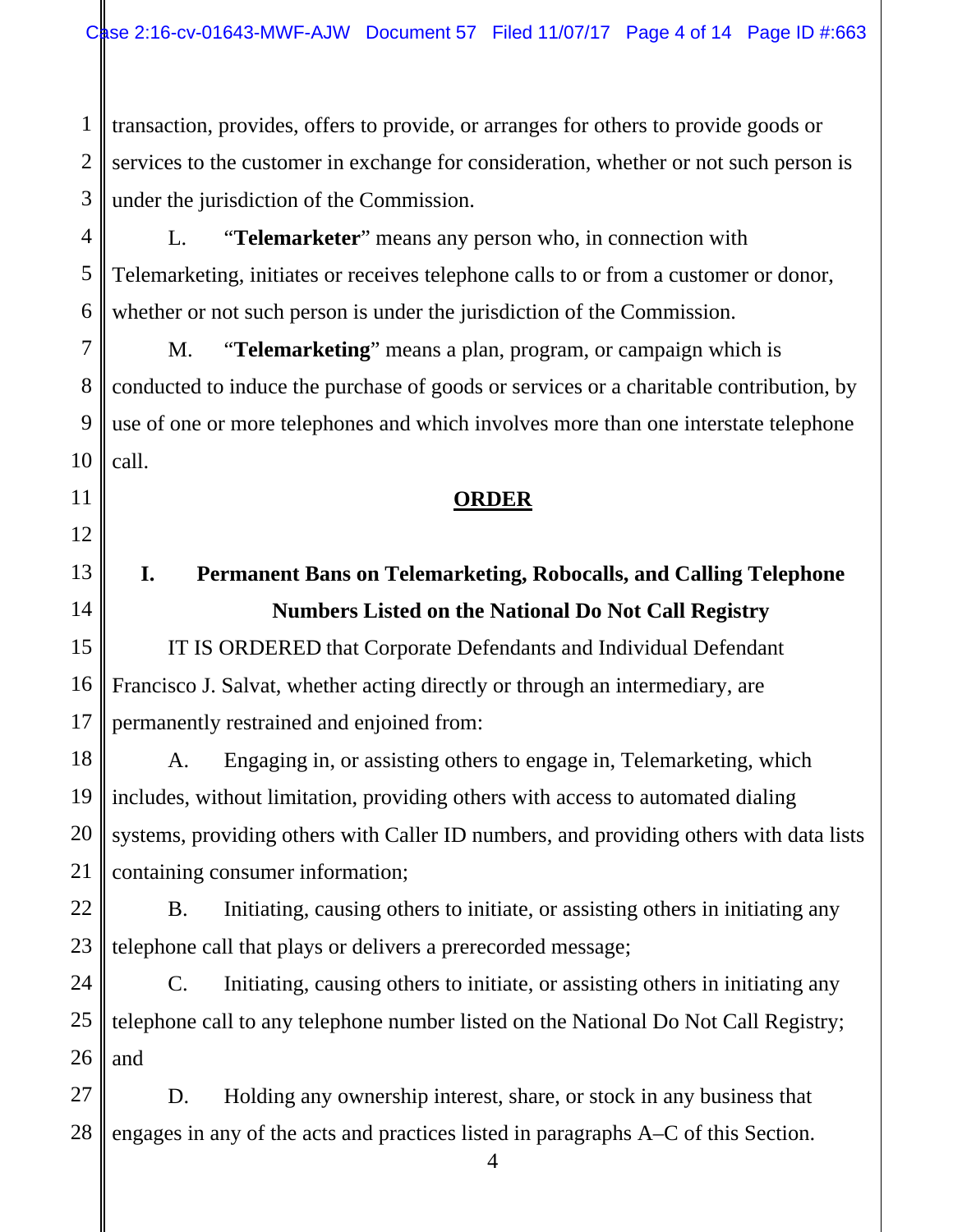# **II. Permanent Ban on Calling Telephone Numbers Listed on the National Do Not Call Registry**

IT IS FURTHER ORDERED that Individual Defendant Julio E. Salvat, whether acting directly or through an intermediary, is permanently restrained and enjoined from initiating, causing others to initiate, or assisting others in initiating any Outbound Telephone Call to any telephone number listed on the National Do Not Call Registry more than 31 days after the date on which such number is added to the National Do Not Call Registry.

# **III. Permanent Ban on Selling Lists of Data Containing Telephone Numbers Listed on the National Do Not Call Registry**

IT IS FURTHER ORDERED that Individual Defendant Julio E. Salvat, whether acting directly or through an intermediary, is permanently restrained and enjoined from selling or assisting others in selling any data lists or other lists or compilations of information that contain telephone numbers listed on the National Do Not Call Registry more than 31 days after the date on which such numbers are added to the National Do Not Call Registry.

## **IV. Permanent Ban on Robocalls**

IT IS FURTHER ORDERED that Individual Defendant Julio E. Salvat, whether acting directly or through an intermediary, is permanently restrained and enjoined from initiating, causing others to initiate, or assisting others in initiating any Outbound Telephone Call that plays or delivers a prerecorded message, unless Individual Defendant Julio E. Salvat proves that:

A. The Outbound Telephone Call is placed to a business telephone number; and

B. The Outbound Telephone Call is to induce the purchase of goods (other than nondurable office or cleaning supplies) or services by the business or to solicit a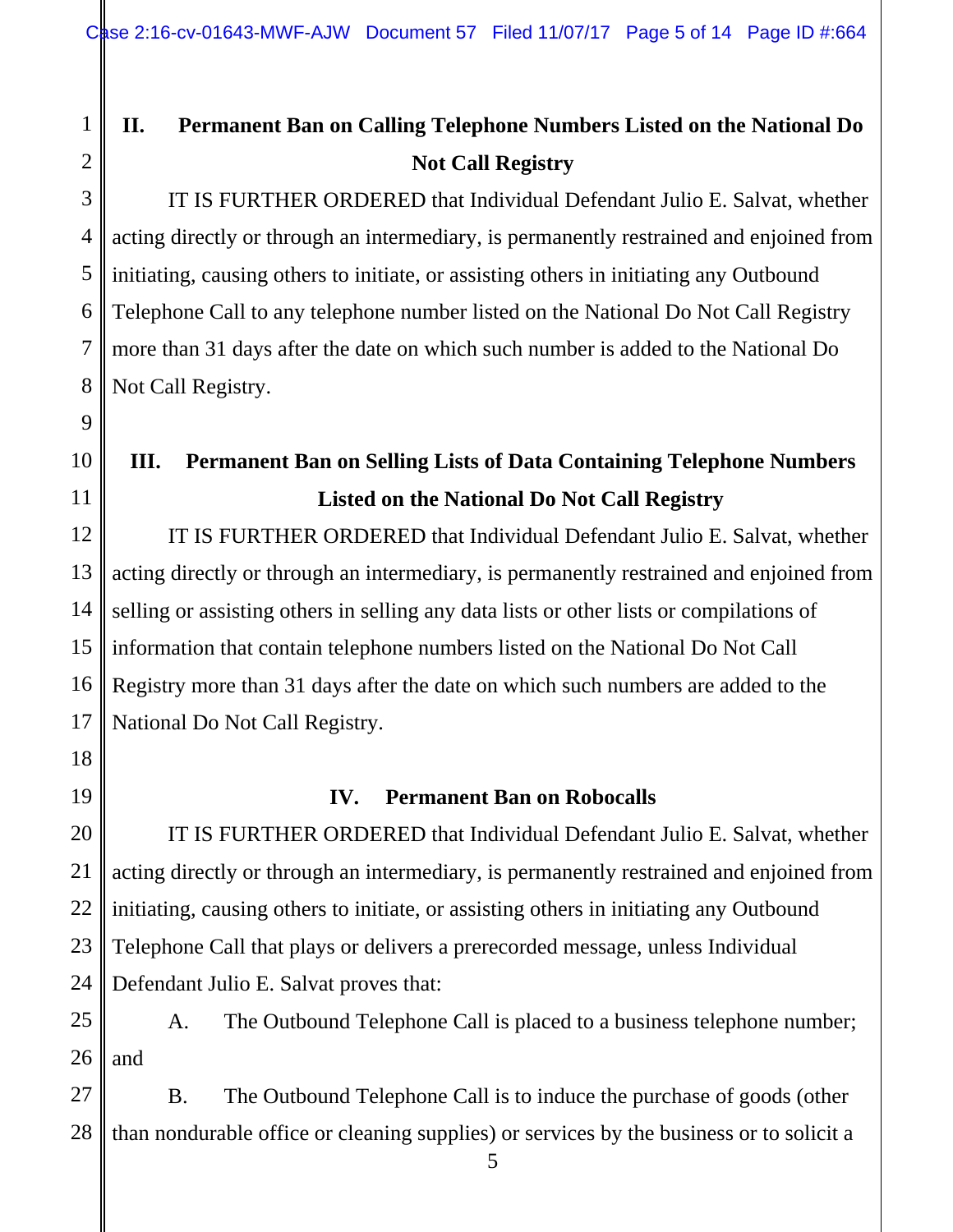1 charitable contribution by the business.

2

3

4

5

6

7

8

9

20

21

22

23

24

25

26

27

It shall not be a violation of this Order for Individual Defendant Julio E. Salvat to transmit a prerecorded message for compliance with 16 C.F.R. § 310.4(b)(4)(iii).

#### **V. Permanent Ban on Deceptive Caller ID Practices**

IT IS FURTHER ORDERED that Individual Defendant Julio E. Salvat, whether acting directly or through an intermediary, is permanently restrained and enjoined from initiating, causing others to initiate, or assisting others in initiating any Outbound Telephone Call that:

10 11 12 13 14 15 16 A. Fails to transmit or cause to be transmitted the telephone number, and, when made available by the Telemarketer's carrier, the name of the Telemarketer, to any Caller Identification Service in use by a recipient of a Telemarketing call; provided that it shall not be a violation of this provision to substitute (for the name and phone number used in, or billed for, making the call) the name of the Seller on behalf of which a Telemarketing call is placed, and the Seller's customer service telephone number;

17 18 19 B. Displays a telephone number other than a number owned, rented, licensed or subscribed to by Individual Defendant Julio E. Salvat, the Seller, or the Seller's Telemarketer;

C. Displays a telephone number that cannot receive inbound calls;

D. Displays a telephone number that is not equipped to process requests from consumers asking to be added to an Entity Specific Do Not Call List; or

E. Displays a number that is not equipped to process requests from consumers asking to be added to the Seller's Entity Specific Do Not Call List.

# **VI. Prohibition Against Abusive Telemarketing Practices**  IT IS FURTHER ORDERED that, in connection with Telemarketing, Individual

28 Defendant Julio E. Salvat, is permanently restrained and enjoined from engaging in,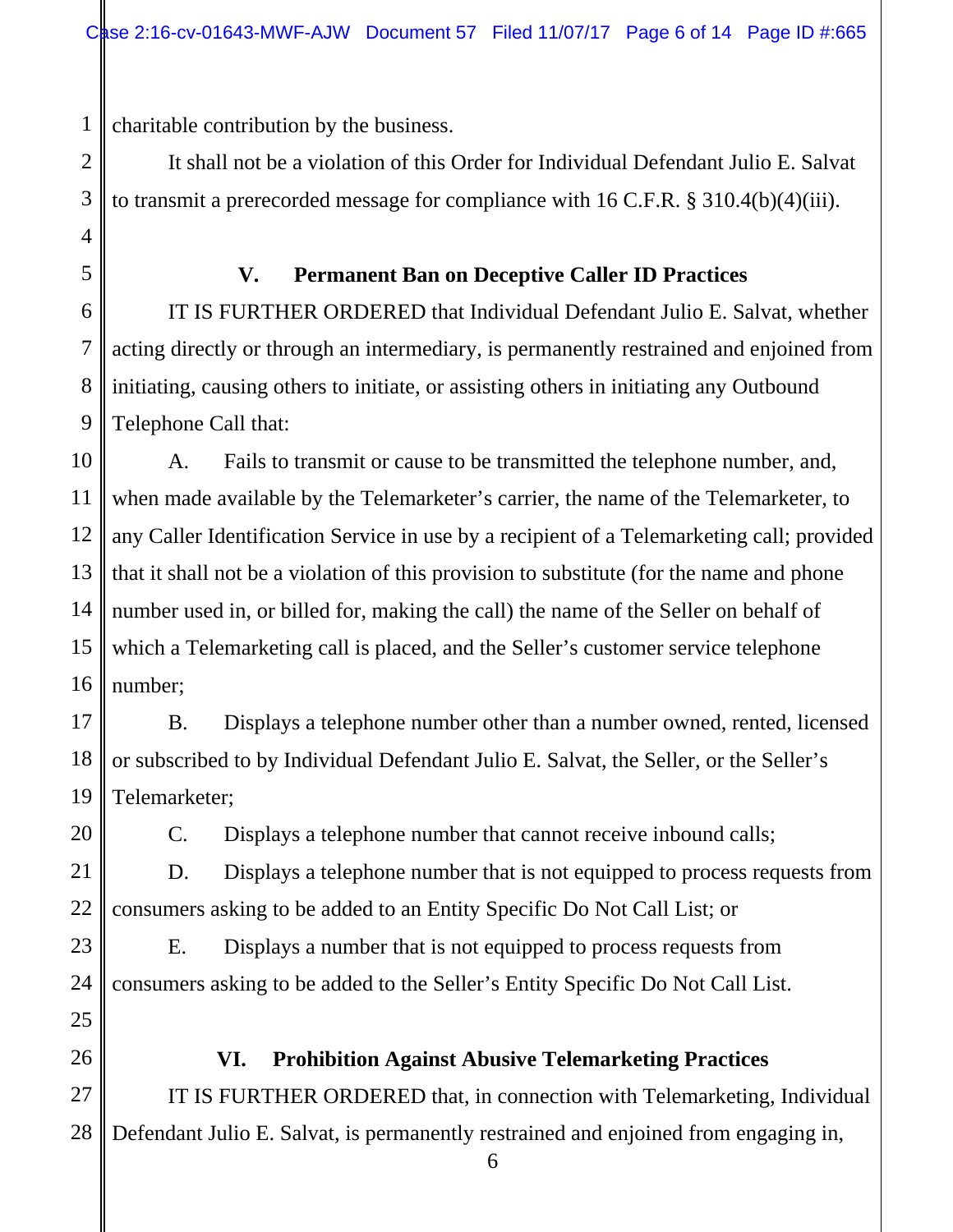1 2 causing others to engage in, or assisting others engaging in, any of the following practices:

3 4 5 6 A. Initiating any Outbound Telephone Call to a person on behalf of a Lead Generator, Seller, Telemarketer, or any other third-party when that person has previously stated that he or she does not wish to receive an Outbound Telephone Call made by or on behalf of that Lead Generator, Seller, Telemarketer, or third-party.

B. Failing to disclose truthfully, promptly, and in a clear and conspicuous manner: (i) the identity of the Seller, (ii) that the purpose of the call is to sell goods or services, and (iii) the nature of the goods or services.

C. Violating the Telemarketing Sales Rule, 16 C.F.R. Part 310, attached as Appendix A.

**VII. Monetary Judgment for Civil Penalty and Partial Suspension**  IT IS FURTHER ORDERED that:

A. Judgment in the amount of 1.4 million dollars (\$1,400,000) is entered in favor of Plaintiff against Defendants, jointly and severally, as a civil penalty.

B. Defendants are ordered to pay to Plaintiff, by making payment to the Treasurer of the United States, one hundred fifty-five thousand Dollars (\$155,000), which, as Defendants stipulate, their undersigned counsel holds in escrow for no purpose other than payment to Plaintiff. Such payment must be made within 7 days of entry of this Order by electronic fund transfer in accordance with instructions previously provided by a representative of Plaintiff. Upon such payment, the remainder of the judgment is suspended, subject to the Subsections below.

C. The Commission's and Plaintiff's agreement to the suspension of part of the judgment is expressly premised upon the truthfulness, accuracy, and completeness of Defendants' sworn financial statements and related documents submitted to the Commission and Defendants' deposition testimony (collectively, "financial representations"), namely: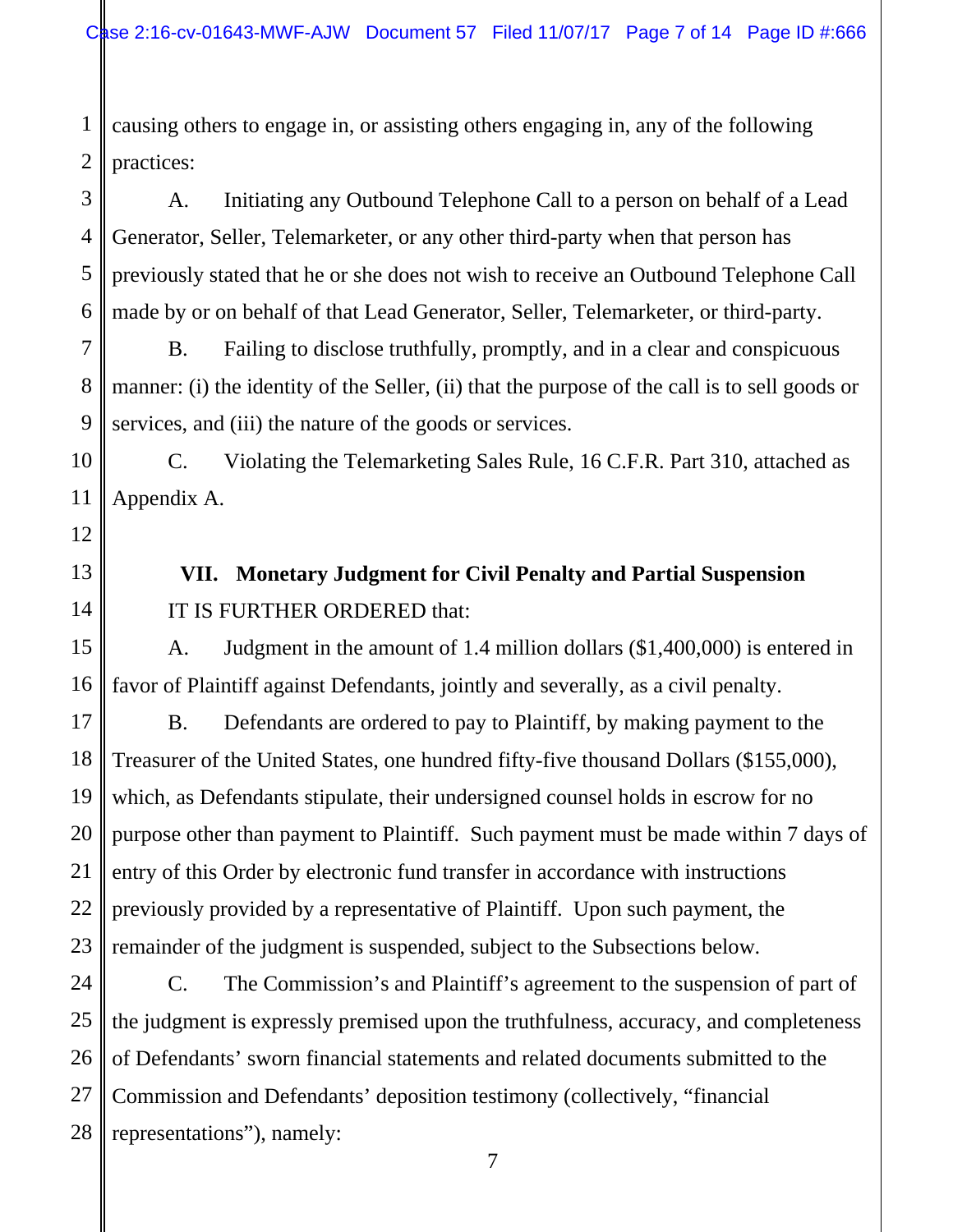| $\mathbf{1}$   | The Financial Statement of Individual Defendant Francisco J.<br>1.                      |                                                                            |  |  |  |
|----------------|-----------------------------------------------------------------------------------------|----------------------------------------------------------------------------|--|--|--|
| $\mathfrak{2}$ |                                                                                         | Salvat signed on July 6, 2017, including the attachments and               |  |  |  |
| 3              |                                                                                         | documents submitted with the Financial Statement;                          |  |  |  |
| $\overline{4}$ | 2.                                                                                      | The Deposition testimony of Individual Defendant Francisco J.              |  |  |  |
| 5              |                                                                                         | Salvat, taken on May 31, 2017 and August 22, 2017;                         |  |  |  |
| 6              | 3.                                                                                      | The Financial Statement of Individual Defendant Julio E. Salvat            |  |  |  |
| 7              |                                                                                         | signed on July 6, 2017, including the attachments and documents            |  |  |  |
| 8              |                                                                                         | submitted with the Financial Statement;                                    |  |  |  |
| 9              | 4.                                                                                      | The Deposition testimony of Individual Defendant Julio E. Salvat,          |  |  |  |
| 10             |                                                                                         | taken on June 1, 2017 and August 22, 2017;                                 |  |  |  |
| 11             | 5.                                                                                      | The Financial Statement of Corporate Defendant Sunlight Solar              |  |  |  |
| 12             |                                                                                         | Leads, LLC signed on July 6, 2017, including the attachments and           |  |  |  |
| 13             |                                                                                         | documents submitted with the Financial Statement; and                      |  |  |  |
| 14             | 6.                                                                                      | The Deposition testimony of Individual Defendant Francisco J.              |  |  |  |
| 15             |                                                                                         | Salvat as a representative of the Corporate Defendants, taken on           |  |  |  |
| 16             |                                                                                         | May 31, 2017 and August 22, 2017.                                          |  |  |  |
| 17             | D.                                                                                      | The suspension of the judgment will be lifted as to any Defendant if, upon |  |  |  |
| 18             | motion by the Commission or Plaintiff, the Court finds that Defendant failed to         |                                                                            |  |  |  |
| 19             | disclose any material asset, materially misstated the value of any asset, or made any   |                                                                            |  |  |  |
| 20             | other material misstatement or omission in the financial representations identified     |                                                                            |  |  |  |
| 21             | above.                                                                                  |                                                                            |  |  |  |
| 22             | Ε.                                                                                      | If the suspension of the judgment is lifted, the judgment becomes          |  |  |  |
| 23             | immediately due as to that Defendant in the amount specified in Subsection A above      |                                                                            |  |  |  |
| 24             | (which the parties stipulate only for purposes of this Section represents the amount of |                                                                            |  |  |  |
| 25             | the civil penalty for the violations alleged in the Complaint), less any payment        |                                                                            |  |  |  |
| 26             | previously made pursuant to this Section, plus interest computed from the date of entry |                                                                            |  |  |  |
| 27             | of this Order.                                                                          |                                                                            |  |  |  |

of this Order.

28

F. Defendants relinquish dominion and all legal and equitable right, title,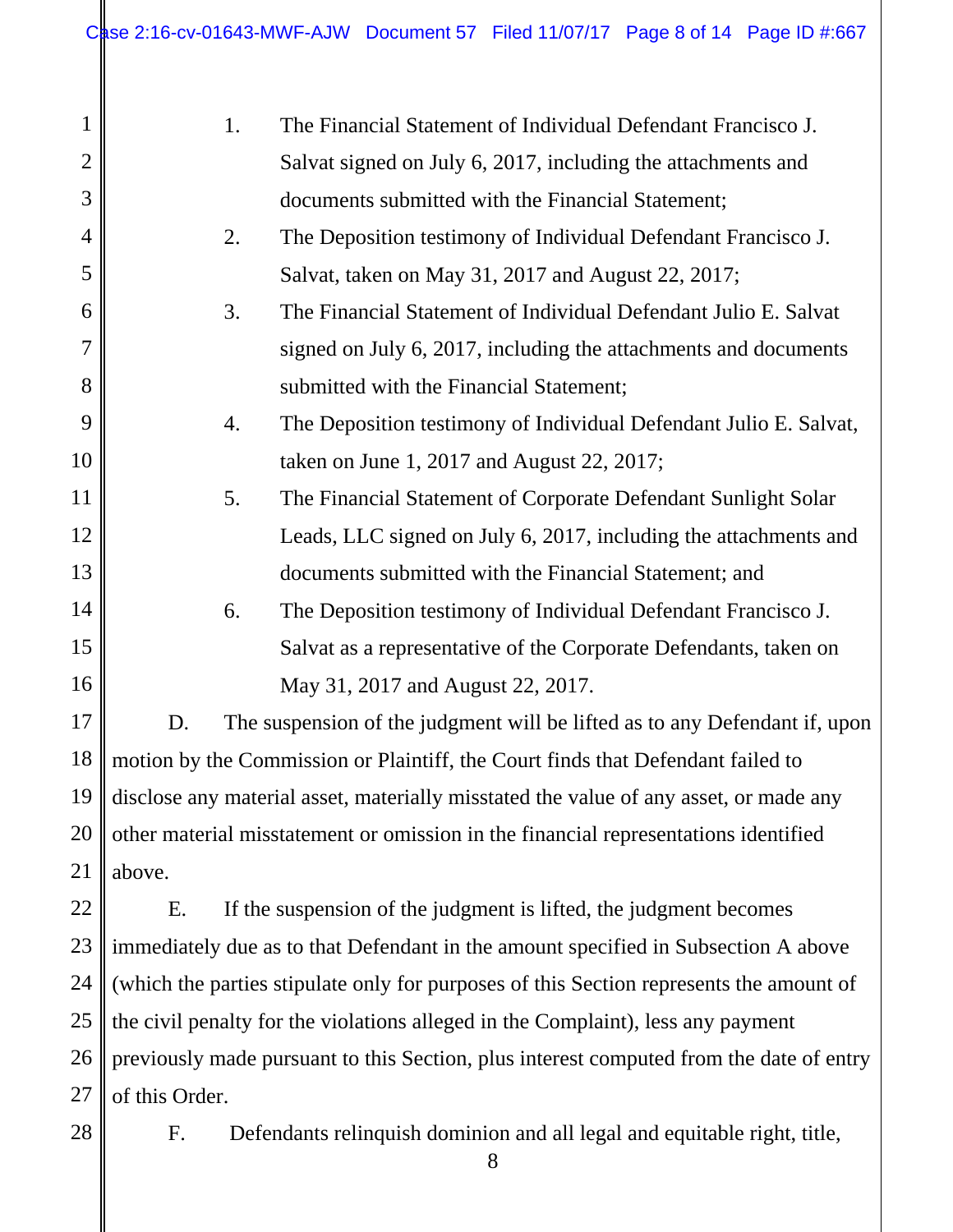1 2 and interest in all assets transferred pursuant to this Order and may not seek the return of any assets.

3 G. The facts alleged in the Complaint will be taken as true, without further proof, in any subsequent civil litigation by or on behalf of the Commission, including in a proceeding to enforce its rights to any payment or monetary judgment pursuant to this Order.

H. Defendants agree that the judgment represents a civil penalty owed to the government of the United States, is not compensation for actual pecuniary loss, and, therefore, as to the Individual Defendants, it is not subject to discharge under the Bankruptcy Code pursuant to 11 U.S.C.§ 523(a)(7).

I. Defendants acknowledge that their Taxpayer Identification Numbers (Social Security Numbers or Employer Identification Numbers), which Defendants previously submitted to the Commission, may be used for collecting and reporting on any delinquent amount arising out of this Order, in accordance with 31 U.S.C. § 7701.

#### **VIII. Customer Information**

IT IS FURTHER ORDERED that Defendants, their officers, agents, employees, and attorneys, and all other persons in active concert or participation with them who receive actual notice of this Permanent Injunction, are permanently restrained and enjoined from directly or indirectly:

A. Disclosing, using, or benefitting from personal information, including the name, address, telephone number, email address, social security number, other identifying information, or any data that enables access to a person's account (including a credit card, bank account, or other financial account), that any Defendant obtained prior to entry of this Order in connection with the sale of solar panels and installation services; and

B. Failing to destroy such personal information in all forms in their possession, custody, or control within 30 days after entry of this Order.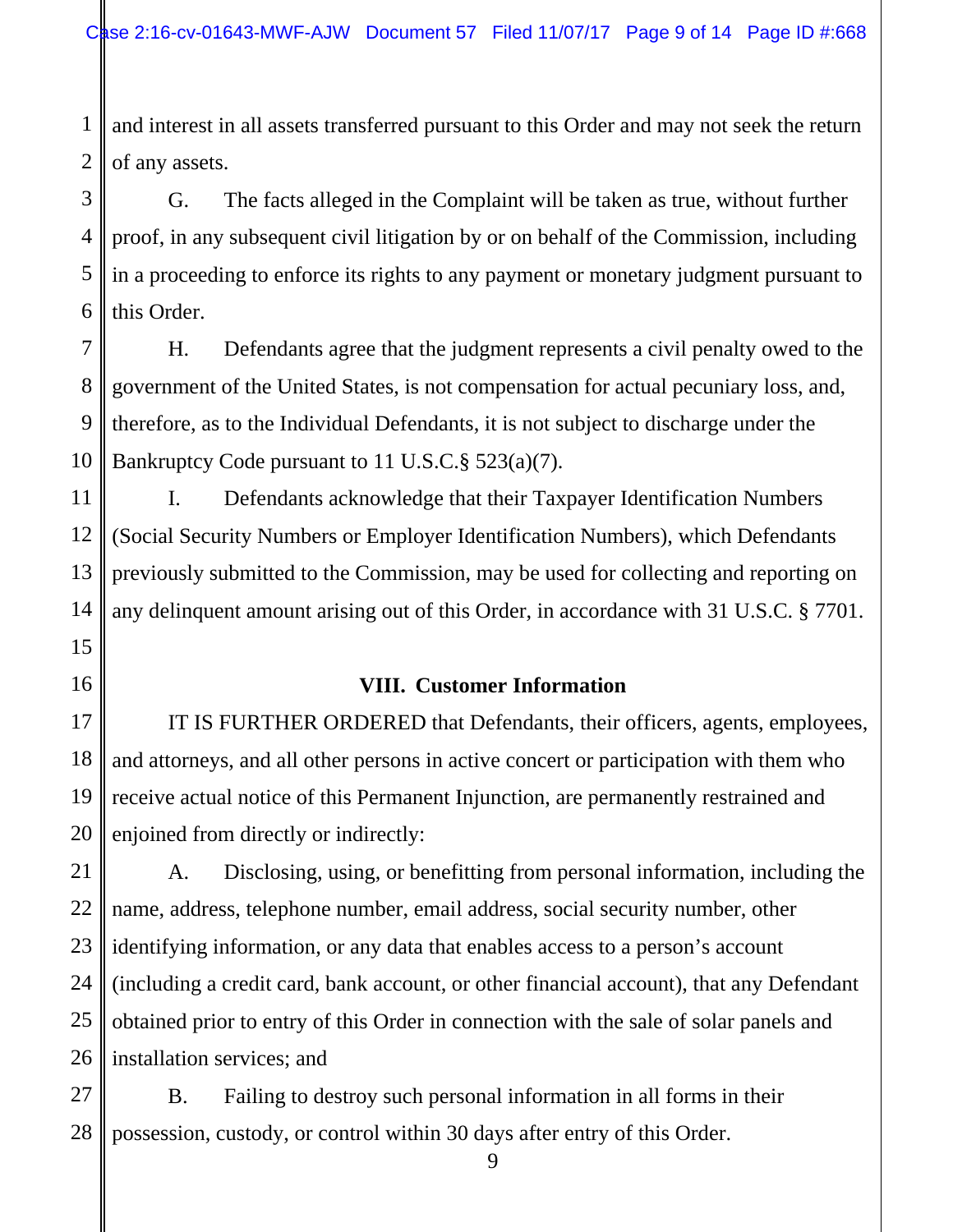1 2 3 Provided, however, that customer information need not be disposed of, and may be disclosed, to the extent requested by a government agency or required by law, regulation, or court order.

**IX. Order Acknowledgements** 

6 7 IT IS FURTHER ORDERED that Defendants obtain acknowledgments of receipt of this Order:

4

5

24

25

28

8 9 10 A. Each Defendant, within 7 days of entry of this Order, must submit to the Commission an acknowledgment of receipt of this Order sworn under penalty of perjury.

11 12 13 14 15 16 17 18 19 20 B. For 10 years after entry of this Order, each Individual Defendant for any business that such Defendant, individually or collectively with any other Defendants, is the majority owner or controls directly or indirectly, and each Corporate Defendant, must deliver a copy of this Order to: (1) all principals, officers, directors, and LLC managers and members; (2) all employees, agents, and representatives who participate in conduct related to the subject matter of the Order; and (3) any business entity resulting from any change in structure as set forth in the Section titled Compliance Reporting. Delivery must occur within 7 days of entry of this Order for current personnel. For all others, delivery must occur before they assume their responsibilities.

21 22 23 C. From each individual or entity to which a Defendant delivered a copy of this Order, that Defendant must obtain, within 30 days, a signed and dated acknowledgment of receipt of this Order.

## **X. Compliance Reporting**

26 27 IT IS FURTHER ORDERED that Defendants make timely submissions to the Commission:

A. One year after entry of this Order, each Defendant must submit a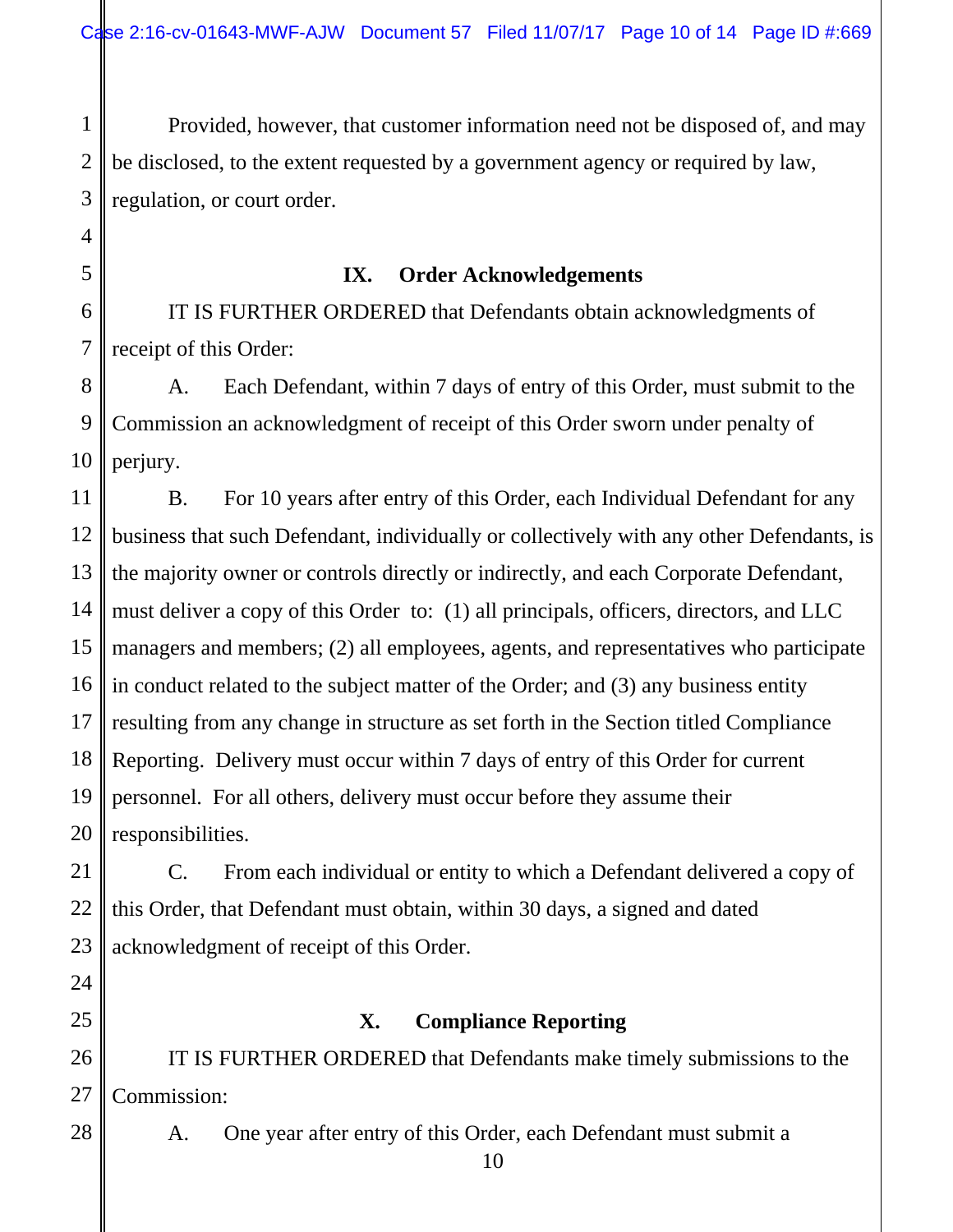1 compliance report, sworn under penalty of perjury:

2 3 4 5 6 7 8 9 10 11 12 13 14 15 16 17 18 19 20 21 22 23 24 25 1. Each Defendant must: (a) identify the primary physical, postal, and email address and telephone number, as designated points of contact, which representatives of the Commission and Plaintiff may use to communicate with Defendant; (b) identify all of that Defendant's businesses by all of their names, telephone numbers, and physical, postal, email, and Internet addresses; (c) describe the activities of each business, including the goods and services offered, the means of advertising, marketing, and sales, and the involvement of any other Defendant (which Individual Defendants must describe if they know or should know due to their own involvement); (d) describe in detail whether and how that Defendant is in compliance with each Section of this Order; and (e) provide a copy of each Order Acknowledgment obtained pursuant to this Order, unless previously submitted to the Commission. 2. Additionally, each Individual must: (a) identify all telephone numbers and all physical, postal, email and Internet addresses, including all residences; (b) identify all business activities, including any business for which such Defendant performs services whether as an employee or otherwise and any entity in which such Defendant has any ownership interest; and (c) describe in detail such Defendant's involvement in each such business, including title, role, responsibilities, participation, authority, control, and any ownership. B. For 20 years after entry of this Order, each Defendant must submit a

26 27 compliance notice, sworn under penalty of perjury, within 14 days of any change in the following:

28

1. Each Defendant must report any change in: (a) any designated point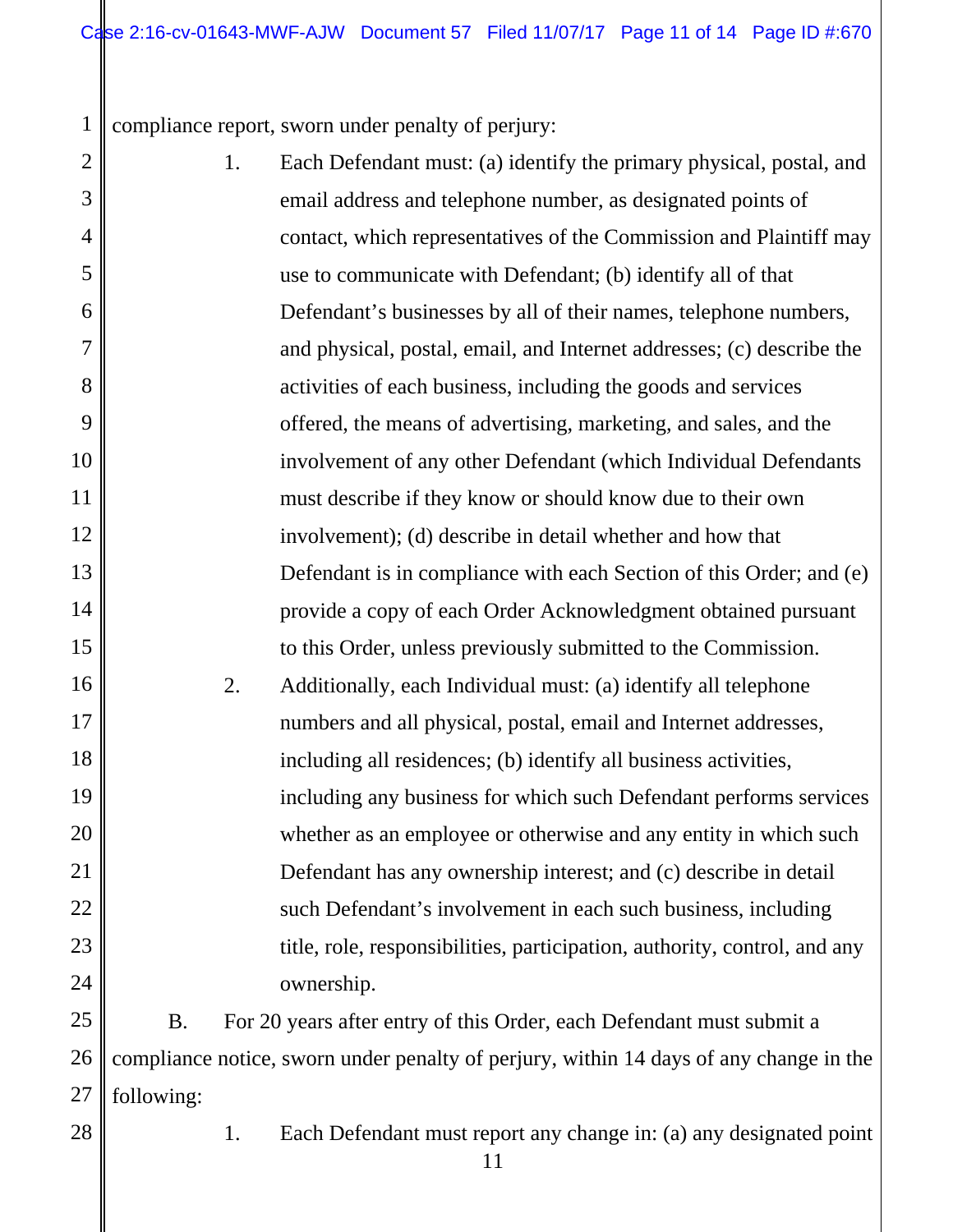1

2

3

4

5

6

7

8

9

10

11

12

13

14

15

16

17

18

19

20

21

28

of contact; or (b) the structure of Corporate Defendant or any entity that Defendant has any ownership interest in or controls directly or indirectly that may affect compliance obligations arising under this Order, including: creation, merger, sale, or dissolution of the entity or any subsidiary, parent, or affiliate that engages in any acts or practices subject to this Order.

2. Additionally, each Individual Defendant must report any change in: (a) name, including aliases or fictitious name, or residence address; or (b) title or role in any business activity, including any business for which such Defendant performs services whether as an employee or otherwise and any entity in which such Defendant has any ownership interest, and identify the name, physical address, and any Internet address of the business or entity.

C. Each Defendant must submit to the Commission notice of the filing of any bankruptcy petition, insolvency proceeding, or similar proceeding by or against such Defendant within 14 days of its filing.

D. Any submission to the Commission required by this Order to be sworn under penalty of perjury must be true and accurate and comply with 28 U.S.C. § 1746, such as by concluding: "I declare under penalty of perjury under the laws of the United States of America that the foregoing is true and correct. Executed on: \_\_\_\_\_" and supplying the date, signatory's full name, title (if applicable), and signature.

22 23 24 25 26 27 E. Unless otherwise directed by a Commission representative in writing, all submissions to the Commission pursuant to this Order must be emailed to DEbrief@ftc.gov or sent by overnight courier (not the U.S. Postal Service) to: Associate Director for Enforcement, Bureau of Consumer Protection, Federal Trade Commission, 600 Pennsylvania Avenue NW, Washington, DC 20580. The subject line must begin: United States v. KFJ Marketing, et al., Matter Number X160031.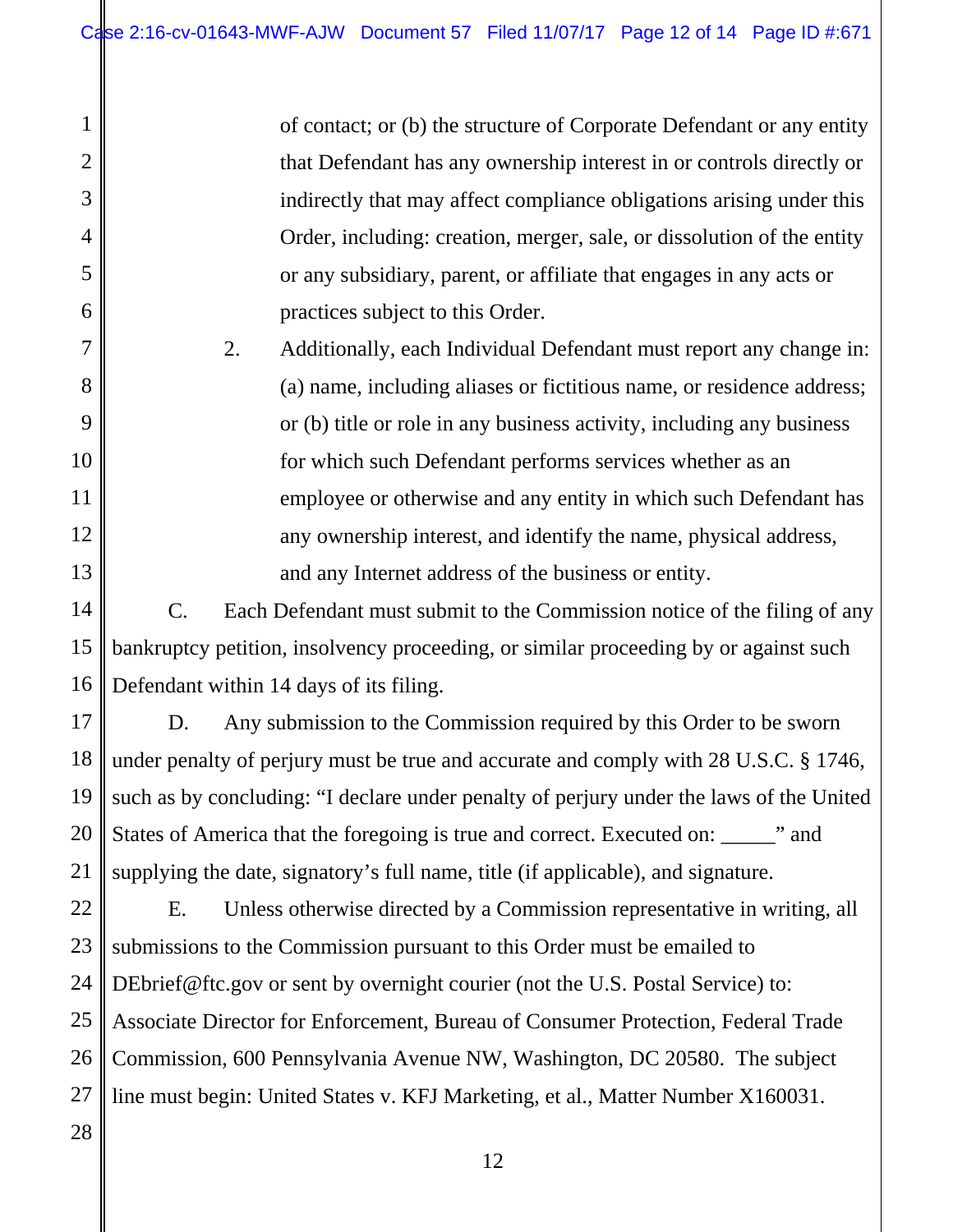#### **XI. Recordkeeping**

IT IS FURTHER ORDERED that Defendants must create certain records for 20 years after entry of the Order, and retain each such record for 10 years. Specifically, Corporate Defendants and each Individual Defendant for any business that such Defendant, individually or collectively with any other Defendants, is a majority owner or controls directly or indirectly, must create and retain the following records:

A. Accounting records showing the revenues from all goods or services sold; B. Personnel records showing, for each person providing services, whether as an employee or otherwise, that person's: name; addresses; telephone numbers; job title or position; dates of service; and (if applicable) the reason for termination;

C. Records of all consumer complaints and refund requests, whether received directly or indirectly, such as through a third party, and any response; and

D. All records necessary to demonstrate full compliance with each provision of this Order, including all submissions to the Commission.

#### **XII. Compliance Monitoring**

IT IS FURTHER ORDERED that, for the purpose of monitoring Defendants' compliance with this Order, including the financial representations upon which part of the judgment was suspended:

20 21 22 23 24 25 26 A. Within 14 days of receipt of a written request from a representative of the Commission or Plaintiff, each Defendant must: submit additional compliance reports or other requested information, which must be sworn under penalty of perjury; appear for depositions; and produce documents for inspection and copying. The Commission and Plaintiff are also authorized to obtain discovery, without further leave of court, using any of the procedures prescribed by Federal Rules of Civil Procedure 29, 30 (including telephonic depositions), 31, 33, 34, 36, 45, and 69.

27 28 B. For matters concerning this Order, the Commission and Plaintiff are authorized to communicate directly with each Defendant. Defendant must permit

1

2

3

4

5

6

7

8

9

10

11

12

13

14

15

16

17

18